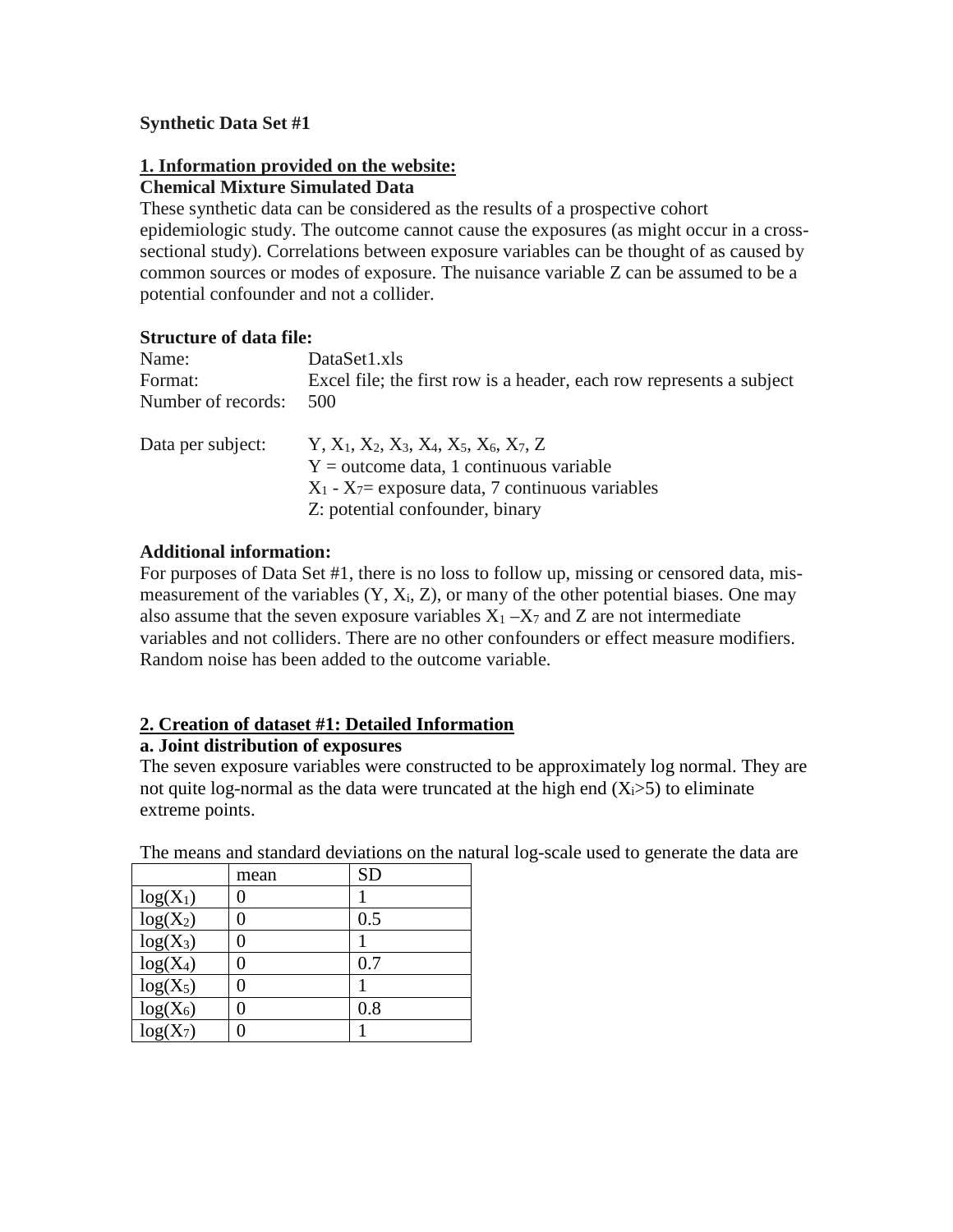|            | $log(X_1)$ | ັ<br>$log(X_2)$ | $log(X_3)$ | $log(X_4)$ | $log(X_5)$ | $log(X_6)$ | $log(X_7)$ |
|------------|------------|-----------------|------------|------------|------------|------------|------------|
| $log(X_1)$ |            | 0.9             | 0.9        | 0.4        | 0.1        | 0.1        | 0.3        |
| $log(X_2)$ |            |                 | 0.9        | 0.4        | 0.1        | 0.1        | 0.3        |
| $log(X_3)$ |            |                 |            | 0.4        | 0.1        | 0.1        | 0.3        |
| $log(X_4)$ |            |                 |            |            | $-0.1$     | $-0.1$     |            |
| $log(X_5)$ |            |                 |            |            |            | 0.7        | 0.2        |
| $log(X_6)$ |            |                 |            |            |            |            | 0.2        |

The correlation matrix used to generate the data is as follows:

 $X_1, X_2, X_3$  are all strongly correlated ( $p=0.9$ );  $X_5$  and  $X_6$  are a bit less correlated ( $p=0.7$ ). For example, such correlations might be caused by common sources among the clusters.

#### **b. Covariate Z**

As stipulated, Z is to be treated as a confounder and not a collider. It was constructed to be associated with Y and  $X_1$  (and thus also with  $X_2$  and  $X_3$ ). As shown below, no effect measure modification was built into Z.

#### **c. Dose-response function for the outcome Y**

The outcome was generated as follows:

 $Y = f[X_1, X_2, X_4, X_5, X_7] + \gamma Z + \varepsilon$ 

where  $f$ [...] is the function relating the outcome to the exposures, Z is the confounder (with constant *γ*) and *ε* is normally distributed noise:

$$
\varepsilon \sim N(0, \sigma_{\varepsilon}^2)
$$

*f*[…] is a biologically-based dose response function based on endocrine disruption:

$$
f[X_1, X_2, X_4, X_5, X_7] = \alpha_0 + \frac{\alpha_1 \left( \frac{T}{K_T} + \frac{X_1}{K_1} + \frac{X_2}{K_2} \right)}{\left( 1 + \frac{T}{K_T} + \frac{X_1}{K_1} + \frac{X_2}{K_2} + \frac{X_4}{K_4} + \frac{X_5}{K_5} \right)} R_0(X_7)
$$
  

$$
R_0(X_7) = R_{00} + \frac{\lambda X_7}{K_7 + X_7}
$$

 $X_3$  and  $X_6$  had no influence on the outcome. These two variables were part of the two exposure clusters  $(X_1, X_2, X_3)$  and  $(X_5, X_6)$ . This is biologically plausible as different congeners of a group of compounds (e.g., PCBs) may be highly correlated, but have different biological effects, both qualitatively and quantitatively. A challenge for analysts is to determine this, given the high correlation for the  $(X_1, X_2, X_3)$  cluster in particular.

Biological rationale: Consider the  $X_i$  as biomarkers of exposure and the effect Y as an endocrine-related outcome. *T* is an endogenous hormone with a constant concentration that binds to receptor.  $X_1$  and  $X_2$  are agonists, i.e., they also bind and activate the receptor. In contrast,  $X_4$ ,  $X_5$  are competitive antagonists.  $X_1$ ,  $X_2$ ,  $X_4$ ,  $X_5$  can be thought of as endocrine disruptors acting at the receptor level. This model, based on classical pharmacology, is non-linear and has exposures that act in opposite directions:  $X_1$  and  $X_2$ will be positively associated with the outcome, while  $X_4$ ,  $X_5$  will be negatively associated with the outcome. The parameters  $K_1$ ,  $K_2$ ,  $K_4$ ,  $K_5$  can be thought of as  $EC_{50}$  for agonists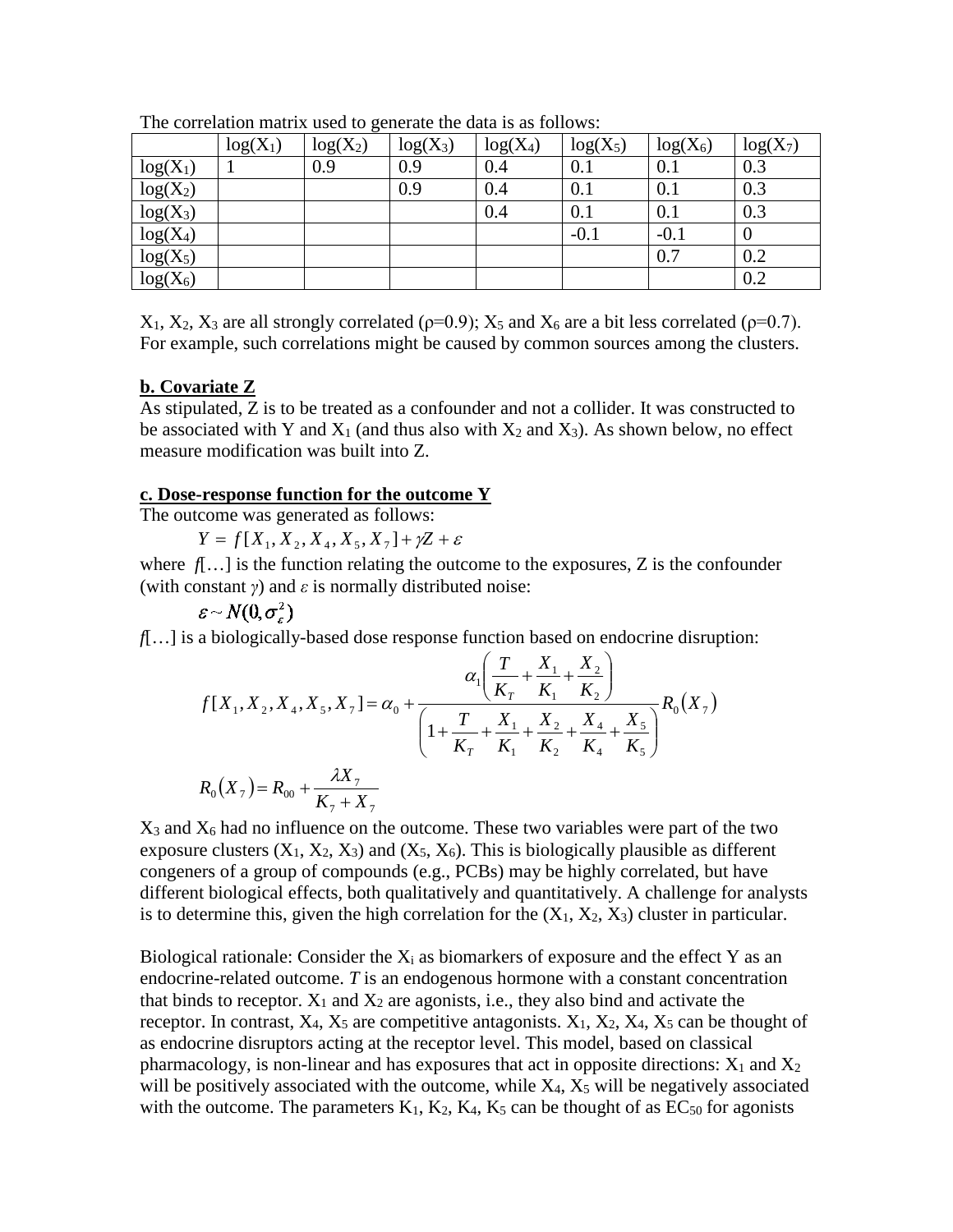or related to IC<sub>50</sub> for antagonists, when compounds are examined individually ( $K<sub>T</sub>$  is the  $EC_{50}$  for the endogenous ligand, but since T is constant, only the ratio  $T/K_T$  matters here).

Pharmacologic models often treat the concentration of receptors  $(R_0)$  as fixed. However, there are cases where compounds can modulate the receptor without being a ligand:  $X_7$  is such a compound. The second equation in the model shows that it changes the receptor level from the baseline  $R_{00}$  (when  $X_{7}=0$ ) via a simple Hill function with a Hill coefficient (exponent) of 1. The effect of  $X_7$  on  $R_0$  is half maximum when  $X_7=K_7$  and reaches a maximum value of  $\lambda$  when  $X_7 \gg X_7$ .

### **d. Parameter values:**

The following parameter values were used:

| $T/K_t$        | 0.5 |
|----------------|-----|
| $K_1$          | 1.5 |
| $K_2$          | 3   |
| $K_4$          | 4.5 |
| $K_5$          | 1   |
| K <sub>7</sub> | 0.5 |
| $R_{00}$       | 1   |
| λ              | 2   |

Among the two agonists,  $X_1$  is twice as potent as  $X_2$ . Among the two competitive antagonists,  $X_5$  is 4.5 times as potent as  $X_4$ . Figure 1 shows the dose-response curves for the 5 exposure variables, with other exposures (and Z) set to zero. As shown,  $X_1, X_2, X_7$ increase Y, while  $X_4$ ,  $X_5$  decrease Y. Although none of the curves are linear,  $X_7$  is the most non-linear while  $X_4$  looks the least.

Other parameters:

| $\alpha_0$   |      | adjusts minimum of model |
|--------------|------|--------------------------|
| $\alpha_1$   | 20   | adjusts minimum of model |
|              | 10   | strong confounder        |
| $\sigma_{-}$ | 2.32 | amount of random noise   |

# **3. Sample answers to the posted questions:**

*1. Which exposures contribute to the outcome? Are there any that do not? (Qualitative)* Contribute:  $X_1, X_2, X_7$  (positively);  $X_4, X_5$  (negatively) Don't contribute:  $X_3$  and  $X_6$ 

*2. Which exposures contribute to the outcome and by how much? (Quantitative)* The full answer to this question is provided by specifying the dose-response function (or an approximation) and its parameters. A partial answer might be that 1)  $X_1$  and  $X_2$  are positively associated with the outcome with  $X_1$  twice as potent as  $X_2$ ; 2)  $X_4$  and  $X_5$  are negatively associated with the outcome with  $X_5$  4.5 times as potent as  $X_4$ .

*3. Is there evidence of "interaction" or not? Be explicit with your definition of interaction (toxicologists, epidemiologists and biostatisticians tend to think about this quite differently).*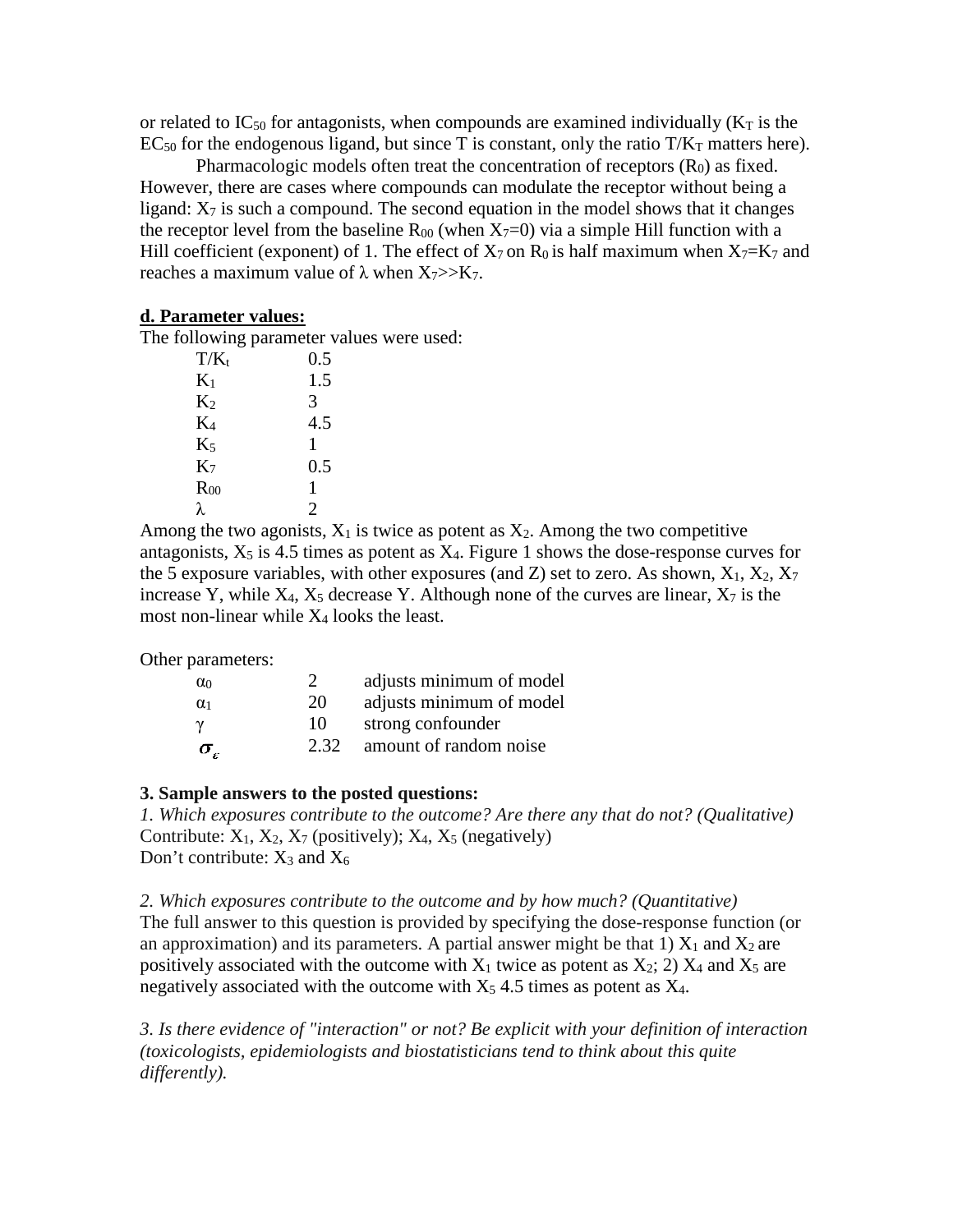In terms of toxicology, there are the following kinds of interaction (relative to concentration addition):

| $X_1$ and $X_2$ | TEF (toxic equivalent factor), a special case of concentration |                                  |  |  |  |  |
|-----------------|----------------------------------------------------------------|----------------------------------|--|--|--|--|
|                 | addition (both increase Y)                                     |                                  |  |  |  |  |
| $X_1$ and $X_4$ | competitive antagonism                                         | (similarly for $X_2$ and $X_4$ ) |  |  |  |  |
| $X_1$ and $X_5$ | competitive antagonism                                         | (similarly for $X_2$ and $X_4$ ) |  |  |  |  |
| $X_1$ and $X_7$ | supra-additive ("synergy") (similarly for $X_2$ and $X_7$ )    |                                  |  |  |  |  |
| $X_4$ and $X_5$ | TEF, a type of concentration addition (both decrease y)        |                                  |  |  |  |  |
| $X_4$ and $X_7$ | antagonism (unusual kind) (similarly for $X_5$ and $X_7$ )     |                                  |  |  |  |  |
|                 |                                                                |                                  |  |  |  |  |

Statistical interaction will depend on how a model is constructed. Formal epidemiologic analysis is judged on the additive scale.

*4. What is the effect of joint exposure to the mixture? (Qualitative)* One answer might be:  $X_1$ ,  $X_2$ ,  $X_7$  are positively associated with the outcome;  $X_4$ ,  $X_5$  are negatively associated with the outcome

*5. What is the joint dose-response function? For example, if you can describe Y as a function of the exposures, what is your estimate of the function*  $Y=f(X_1,...,X_p)$ *? (Quantitative)*  $\mathcal{L}$ 

| $f[X_1, X_2, X_4, X_5, X_7] = \alpha_0 + \frac{\alpha_1 \left( \frac{T}{K_T} + \frac{X_1}{K_1} + \frac{X_2}{K_2} \right)}{\left( 1 + \frac{T}{K_T} + \frac{X_1}{K_1} + \frac{X_2}{K_2} + \frac{X_4}{K_4} + \frac{X_5}{K_5} \right)} R_0(X_7)$ |
|-----------------------------------------------------------------------------------------------------------------------------------------------------------------------------------------------------------------------------------------------|
| $R_0(X_7) = R_{00} + \frac{\lambda X_7}{K_7 + X_7}$                                                                                                                                                                                           |
| $\overline{2}$                                                                                                                                                                                                                                |
| 20                                                                                                                                                                                                                                            |
| 0.5                                                                                                                                                                                                                                           |
| 1.5                                                                                                                                                                                                                                           |
| 3                                                                                                                                                                                                                                             |
| 4.5                                                                                                                                                                                                                                           |
|                                                                                                                                                                                                                                               |
|                                                                                                                                                                                                                                               |
| 2                                                                                                                                                                                                                                             |
| 0.5                                                                                                                                                                                                                                           |
|                                                                                                                                                                                                                                               |

*6. Provide metrics for your answer. For example, consider adjusted r square or root mean square error, etc.*

This will depend on the model used. The error built into the model is normal with  $\sigma_{\epsilon}$  $=2.32.$ 

*7. Analysts may also provide a description of the joint distribution of the exposure data.*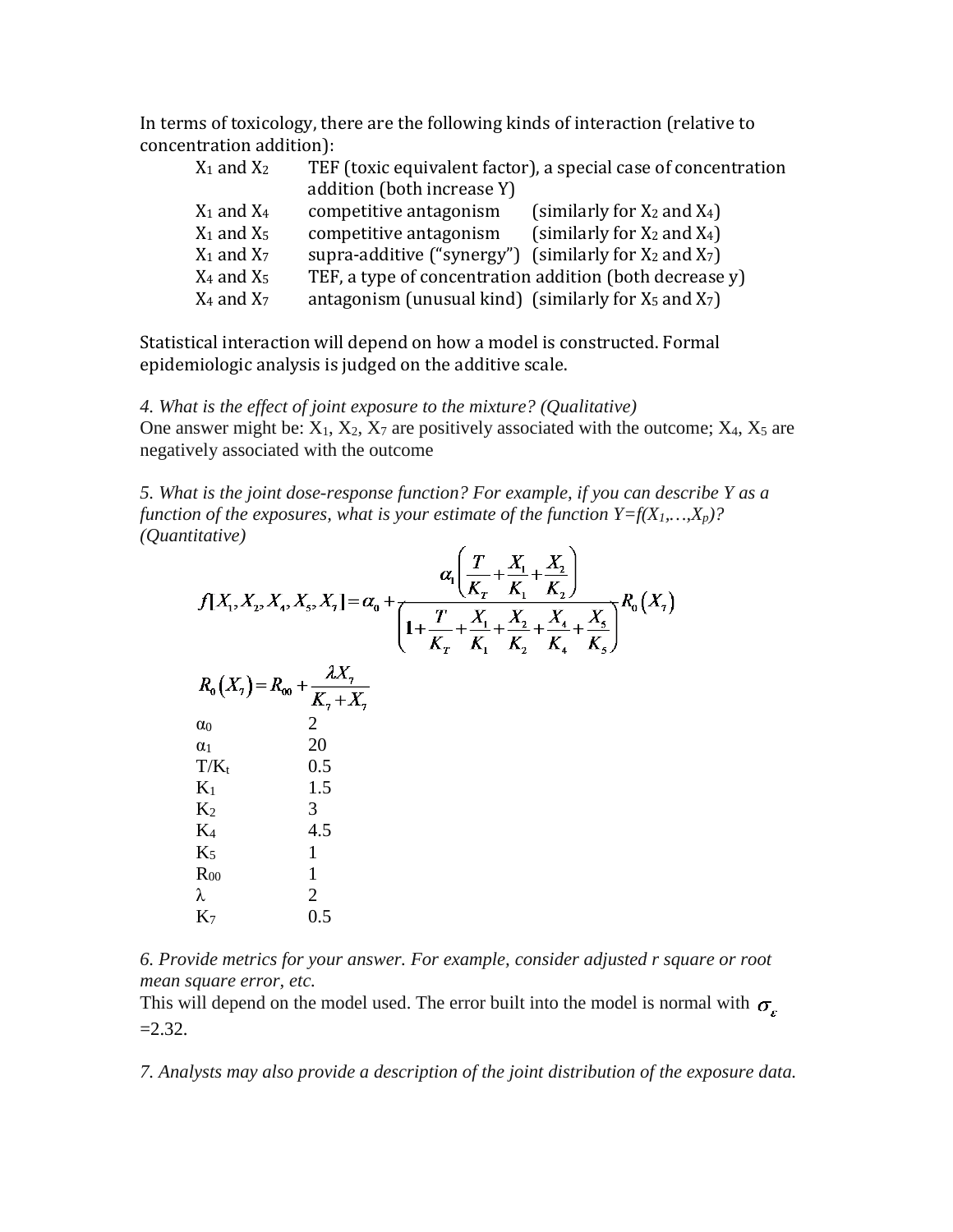The exposure data are approximately log-normal with a correlation structure as described earlier.

|            | $log(X_1)$ | $log(X_2)$ | $log(X_3)$ | $log(X_4)$ | $log(X_5)$ | $log(X_6)$ | $log(X_7)$ |
|------------|------------|------------|------------|------------|------------|------------|------------|
| $log(X_1)$ |            | 0.9        | 0.9        | 0.4        | 0.1        | 0.1        | 0.3        |
| $log(X_2)$ |            |            | 0.9        | 0.4        | 0.1        | 0.1        | 0.3        |
| $log(X_3)$ |            |            |            | 0.4        | 0.1        | 0.1        | 0.3        |
| $log(X_4)$ |            |            |            |            | $-0.1$     | $-0.1$     |            |
| $log(X_5)$ |            |            |            |            |            | 0.7        | 0.2        |
| $log(X_6)$ |            |            |            |            |            |            | 0.2        |